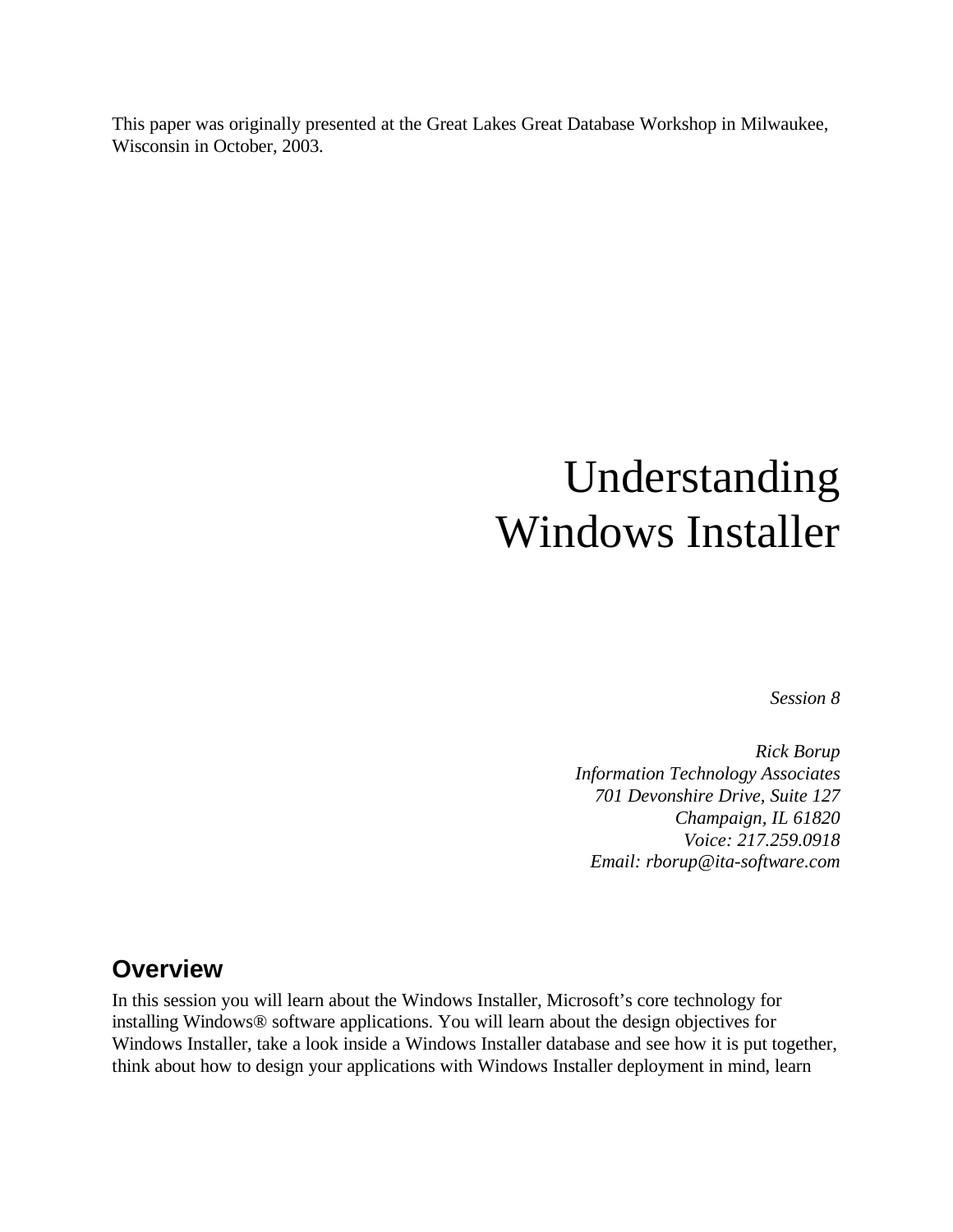how to handle upgrades, updates, and patches, and in general become more comfortable using a Windows Installer-based setup tool.

## **What is Windows Installer?**

Windows Installer is Microsoft's answer to the need for an open, standardized approach to installing Windows application software. Windows Installer was originally created for Microsoft Office, and version 1.0 was used for the release of Office 2000 in June, 1999. Shortly thereafter, Windows Installer became an official part of the Windows operating system, as version 1.1 of the Windows Installer was built into Windows 2000 and was also made available as a redistributable for older versions of Windows. Since that time, version 1.2 was released with Windows Me and the current version, Windows Installer 2.0, was built into and released with Windows XP. Version 2.0 of the Windows Installer is also available as a redistributable for earlier versions of Windows including Windows 95/98. Version 3.0 of Windows Installer is currently in beta.

# **Windows Installer design objectives**

#### *Open architecture*

Prior to the creation of Windows Installer, there were (and for that matter still are) several thirdparty tools for creating installation setups for Windows applications. Many of these are quite sophisticated and powerful, and are widely used by independent and corporate developers alike. One difficulty with the setup packages created by such tools, however, is that they tend to be a "black box" as far as the end user is concerned. In other words, you can't really know what is going on inside. This may not be a problem for the individual desktop user, but it can be a real concern for system administrators who might be responsible for deployment on dozens if not hundreds of machines in a tightly controlled environment. Another issue for system administrators is that they sometimes need to exercise a certain amount of control over the setup, perhaps configuring it differently for one group of users than for another group; traditional setup tools generally do not provide for exercising this type of control "in the field".

Windows Installer addresses these issues by using an open architecture for its setup packages in the form a database whose schema is fully documented and available to the public, and by following a standardized sequence of steps to perform installations. In addition, the Windows Installer SDK provides tools that make it possible for system administrators and others to apply modifications to a setup database even if it was authored by someone else.

#### *Standardized installation process*

Regardless of which tool you use to author a Windows Installer setup package (InstallShield Express, InstallShield Developer, Wise for Windows Installer, or the Windows Installer SDK itself, to name a few), the end product is a standardized database in the form of an MSI file that the Windows Installer program will use to install your software. Although the installation instructions contained in the database will of course differ from one application to the next, the sequence of steps used by Windows Installer to process the database is essentially the same for all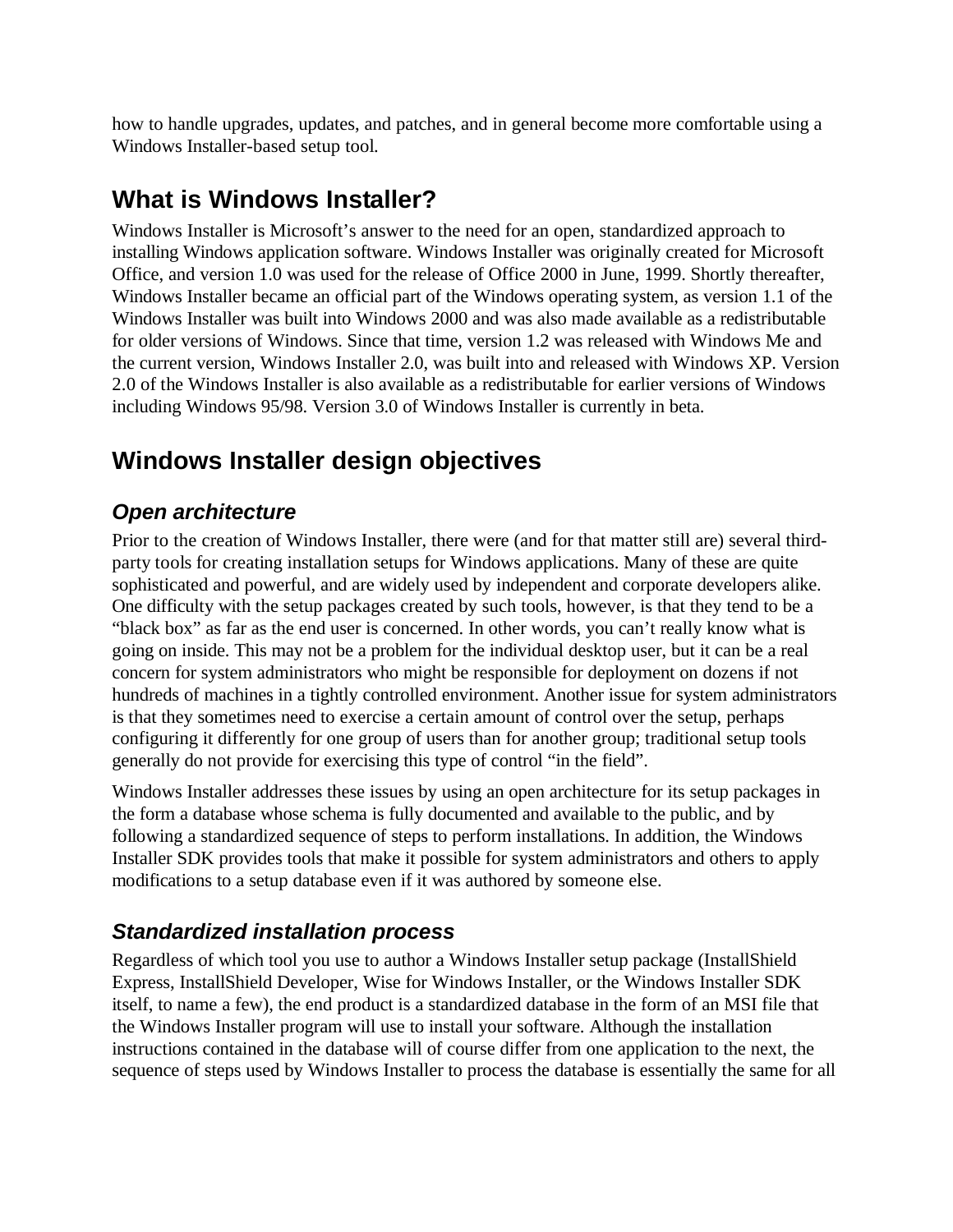applications. This provides a high level of consistency and reliability for all software installations regardless of their source.

#### *Managing shared resources*

One of the biggest problems that could result from the installation of applications software was the possibility that a shared resource, such as a DLL file, would get overwritten by an incompatible or out-of-date version of the same file, or uninstalled by one application even though another application still needed it. Either of these situations could break another application that relied on the original file. Windows Installer addresses this issue, which is commonly referred to as "DLL hell", by managing the registration of shared resources in such a way that this is far less likely to happen.

#### *Managing state integrity of the computer*

One of the other risks associated with some earlier software installation technologies was the possibility of leaving the computer in an unstable state if an installation failed or was canceled before completion. The types of problems that could arise from this include some files being copied but others not copied, registry entries made but corresponding resources not present, older files deleted but not restored upon cancellation, etc. Windows Installer addresses this issue by managing the entire installation as a transaction with rollback capabilities: either the entire installation succeeds and all changes are committed to the machine, or none of it succeeds and whatever was done up to the point of failure is rolled back. In this way, the target computer is left in a stable state, either as it was before the installation began or as it should be after the installation is complete.

## *Customization "in the field"*

As mentioned earlier, system administrators often need to configure the installation of a particular piece of software differently for one group of users within their organization than for another group. Windows Installer makes this possible in at least two ways. One is that software installed by Windows Installer must be organized into "features"; features can be made optional, which then provides a choice as to whether to install them or not. Secondly, because of the open nature of the MSI database and the availability of tools to modify them in the field, such as Windows Installer transforms, system administrators are not stuck with whatever the application vendor or IT department provides them but can exercise a certain amount of control over the installation process.

## *Installation on "locked down" desktops*

Another challenge faced by system administrators is the need to install software on machines whose day-to-day users do have administrative access rights to the machine. This can lead to problems if a setup package needs to do things that only an administrator can do. Windows Installer provides a solution to this challenge by allowing setup packages to be configured to run with elevated privileges even when the logged-on user does not have those privileges.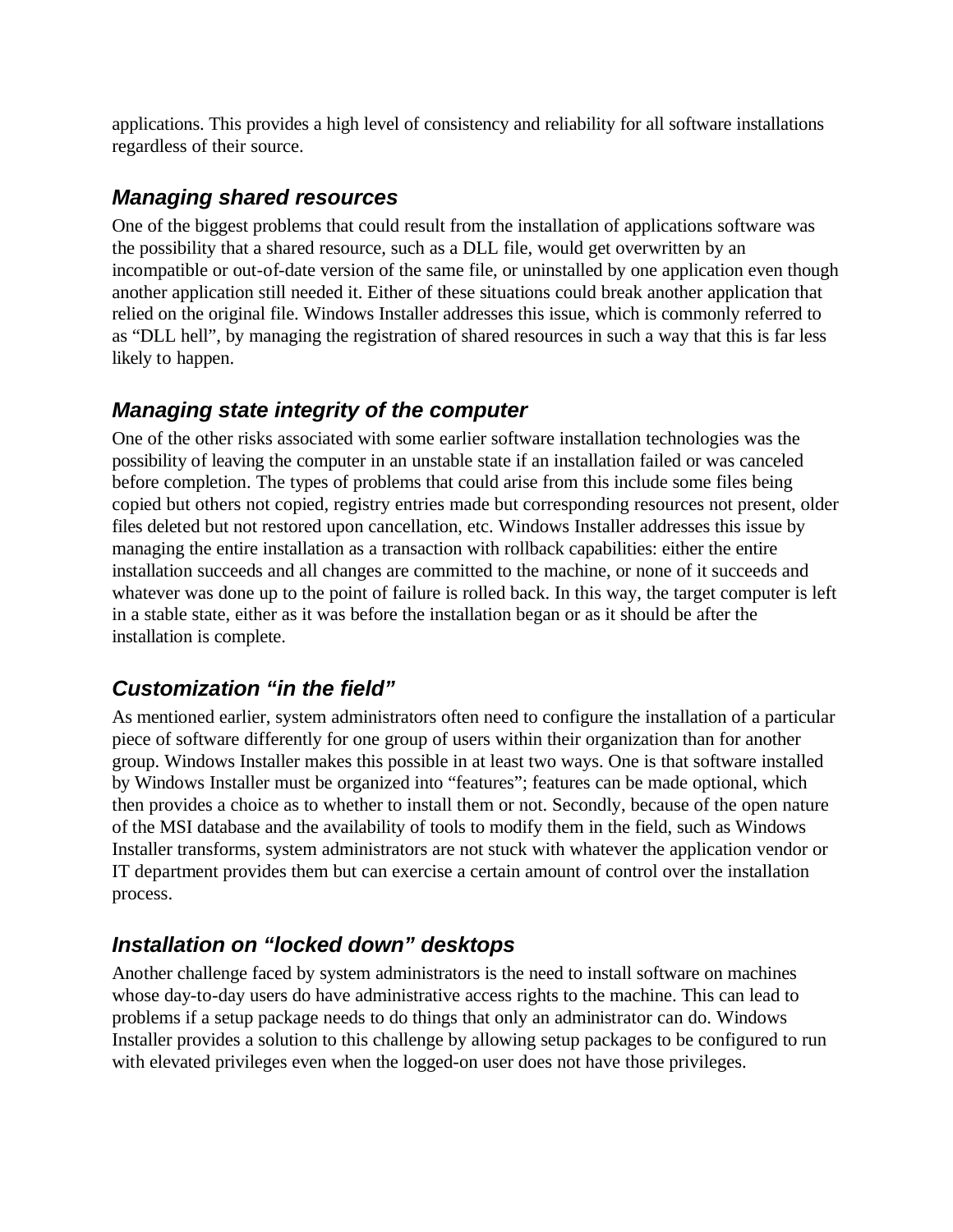## **Inside a Windows Installer database**

The core piece of a Windows Installer setup package is the MSI database. This is a relational database that utilizes data tables to describe all of the requirements for the setup. Like any relational database, an MSI database uses primary and foreign keys to establish the relationships between tables. All of this is familiar territory for Visual FoxPro developers, even though the physical structure of an MSI database is nothing like a VFP database.

To look inside of an MSI database, you need a tool. Some third-party Windows Installer-based development programs may provide their own tool for this purpose, but the tool provided by Microsoft is the MSI database editor called Orca. Orca can be downloaded from Microsoft as part of the Windows Installer SDK.<sup>1</sup> It is also available as part of the MSDN Universal subscription. After installing the Windows Installer SDK, you will find ORCA.MSI (the MSI file for installing Orca) in Program Files\Microsoft SDK\Bin; right-click on it and choose "Install" to install Orca.

Once Orca is installed on your computer, you can use it to open any MSI file. Because Orca is an editor as well as a viewer, you can also make changes to an MSI file using Orca. Of course, this is not something you will typically want to do unless you are very sure you know what you're doing, any more than you would manually change a field in a table of a complex VFP database without understanding the potential impact that change might have on other fields and tables.

#### *Summary Information*

One of the first things to look at when opening an MSI file is the Summary Information Stream (SIS). This information will tell you about the contents of the MSI file. **Figure 1** shows the SIS from the MSI file for this session's sample application (myVFPApp) as viewed in Orca.

<sup>1</sup> To download the Windows Installer SDK go to http://www.microsoft.com/msdownload/platformsdk/sdkupdate/. Note that you may also be required to download and install the Core SDK, which is quite large. Information on other ways to obtain the complete SDK can be found at http://msdn.Microsoft.com/library/default.asp?url=/library/ en-us/sdkintro/sdkintro/obtaining\_the\_complete\_sdk.asp.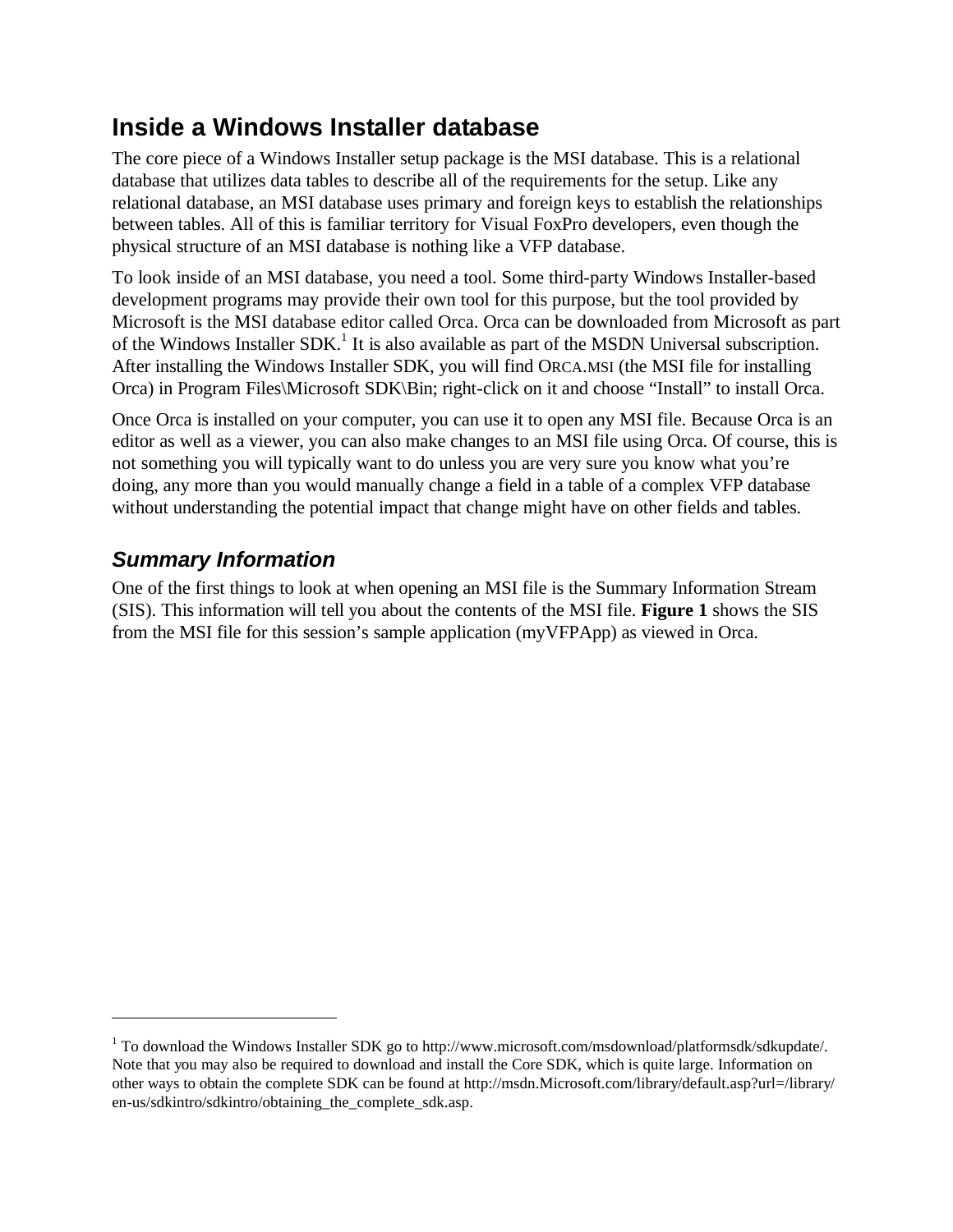| <b>Edit Summary Information</b> | ×                                                    |
|---------------------------------|------------------------------------------------------|
|                                 | Title: Installation Database                         |
|                                 | Author: Information Technology Associates            |
|                                 | Subject: myVFPApp                                    |
|                                 | Comments: Contact: Your local administrator          |
|                                 | Keywords:  Installer,MSI,Database                    |
| Platform: Intel                 | Languages: 1033                                      |
|                                 | Package Code: (48A9C9FE-E6A8-11D7-8387-0050DA64B851) |
| Schema: 200                     | Security: Read-only recommer ▼                       |
| Source Image<br>File names:     |                                                      |
| $C$ Short                       | Compressed                                           |
| $\epsilon$ Long                 | Admin Image                                          |
|                                 | 0K<br>Cancel                                         |

*Figure 1. The Summary Information for myVFPApp.MSI can be viewed in Orca.*

Because Orca is an editor as well as a viewer, the dialog shown in **Figure 1** is an edit window as well as a display window. If it were necessary for you to change any of the information shown, you could do so via this dialog.

#### *GUIDs and other IDs*

One thing to point out here is the Package Code field, which you can see in **Figure 1**. Every MSI database that is released "into the wild" must have a unique Package Code; this is true even for each different version of the same product. GUIDs (Globally Unique IDentifiers) are used to make this possible, but it is up to you as the setup developer to make sure that each of your MSI database files has a unique Package Code GUID. Fortunately, most Windows Installer-based setup tools, including InstallShield Express that ships with Visual FoxPro, will change the Package Code GUID automatically every time you build a release, so this is not generally something you have to remember to do manually.

Two other GUIDs that are also important when working with MSI database files are the Product Code and the Upgrade Code. We'll discuss the importance of these two GUIDs, along with another property called the Product Version, when we talk about upgrades and updates later in this paper. For now, you should simply be aware that each major version of a product (in Windows Installer terminology, your application is a "product") should have a unique Product Code, and that all versions of the same product should have a common Upgrade Code. The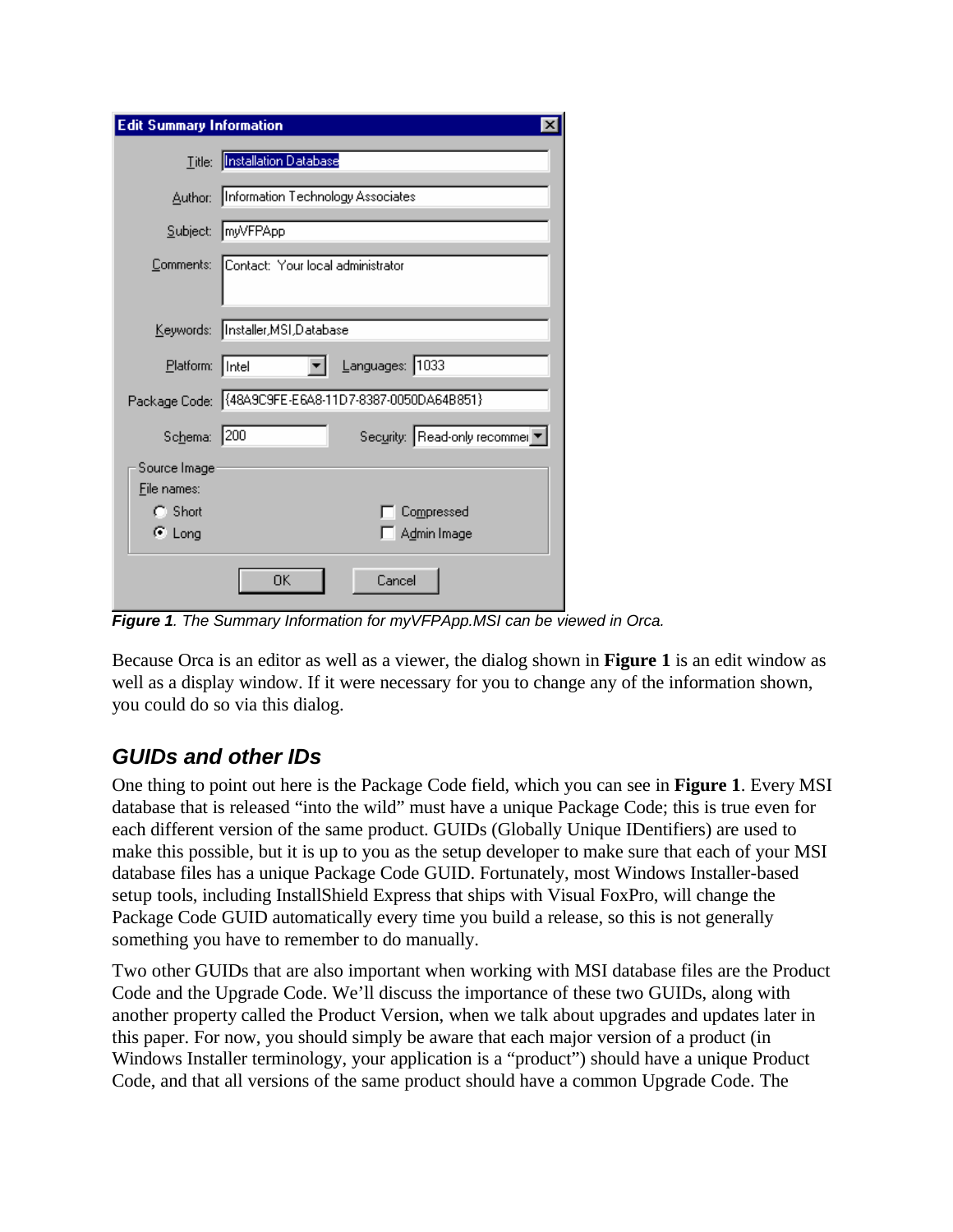Product Code and the Upgrade Code of an MSI database can be seen by looking at the Property table of the MSI file.

#### *The Property table*

| → myVFPApp.msi - Orca                                                          |                                 |                                        | $\Box$ olxi            |
|--------------------------------------------------------------------------------|---------------------------------|----------------------------------------|------------------------|
| Edit Tables Transform Tools View<br><b>File</b>                                | <b>Help</b>                     |                                        |                        |
| $\mathbf{E}[\mathbf{E}]\times[\mathbf{E}]\times[\mathbf{E}]\times[\mathbf{E}]$ | ■■■                             |                                        |                        |
| Tables<br>ᅬ                                                                    | Property                        | Value                                  |                        |
| LaunchCondition                                                                | DisplayNameTypical              | Typical                                |                        |
| ListBox                                                                        | Display_IsBitmapDlg             |                                        |                        |
| ListView                                                                       | ErrorDialog                     | SetupError                             |                        |
| LockPermissions                                                                | INSTALLLEVEL                    | 100                                    |                        |
| MIME                                                                           | <b>ISCHECKFORPRODUCTUPDATES</b> |                                        |                        |
| Media                                                                          | ISVROOT PORT NO                 | $\mathbf 0$                            |                        |
| ModuleComponents                                                               | InstallChoice                   | AR                                     |                        |
| ModuleDependency                                                               | LAUNCHPROGRAM                   |                                        |                        |
| ModuleExclusion                                                                | LAUNCHREADME                    |                                        |                        |
| ModuleSignature                                                                | Manufacturer                    | Information Technology Associates      |                        |
| MoveFile                                                                       | PIDTemplate                     | 12345<###-%%%%%%>@@@@@                 |                        |
| MsiAssembly                                                                    | <b>ProductCode</b>              | {48A9C9E6-E6A8-11D7-8387-0050DA64B851} |                        |
| MsiAssemblyName                                                                | ProductLanguage                 | 1033                                   |                        |
| MsiDigitalCertificate                                                          | ProductName                     | myVFPApp                               |                        |
| MsiDigitalSignature                                                            | <b>ProductVersion</b>           | 1.0.0                                  |                        |
| MsiFileHash                                                                    | ProgressType0                   | install                                |                        |
| <b>ODBCAttribute</b>                                                           | ProgressType1                   | Installing                             |                        |
| <b>ODBCDataSource</b>                                                          | ProgressType2                   | installed                              |                        |
| <b>ODBCDriver</b>                                                              | ProgressType3                   | installs                               |                        |
| <b>ODBCSourceAttribute</b>                                                     | RebootYesNo                     | Yes                                    |                        |
| <b>ODBCTranslator</b>                                                          | <b>ReinstallFileVersion</b>     | $\circ$                                |                        |
| Patch                                                                          | <b>ReinstallModeText</b>        | omus                                   |                        |
| PatchPackage                                                                   | ReinstallRepair                 |                                        |                        |
| Progld                                                                         | SERIALNUMVALSUCCESSRETVAL       |                                        |                        |
| Property                                                                       | SetupType                       | Typical                                |                        |
| PublishComponent                                                               | UpgradeCode                     | {48A9C9E5-E6A8-11D7-8387-0050DA64B851} |                        |
| RadioButton                                                                    | IsMaintenance                   | Change                                 |                        |
| RegLocator                                                                     | IsSetupTypeMin                  | Typical                                |                        |
| $\blacksquare$<br>Registry                                                     |                                 |                                        | $\overline{ }$         |
| Tables: 101                                                                    | Property - 43 rows              |                                        | No column is selected. |

*Figure 2. The Property table is where you will find the Product Code, the Upgrade Code, and the Product Version for the MSI file.*

There are something like 89 permanent tables defined in the MSI 2.0 database schema. If you're going to be doing a lot of work with MSI files or the Windows Installer SDK, you will want to become familiar with most if not all of these. As an application developer, however, you don't need to know all the details, you just need to know enough to find your way around. You're probably going to rely on a tool like InstallShield Express to build your MSI databases for you, but you'd like to be able to go in and see (and maybe even change) what's in those databases from time to time.

When inspecting an MSI database for the first time, the Property table is a good place to start. In this table you will find the product name, the product version, the product code GUID, the upgrade code GUID, and a host of other useful information about the database. **Figure 2** shows the Property table for myVFPApp.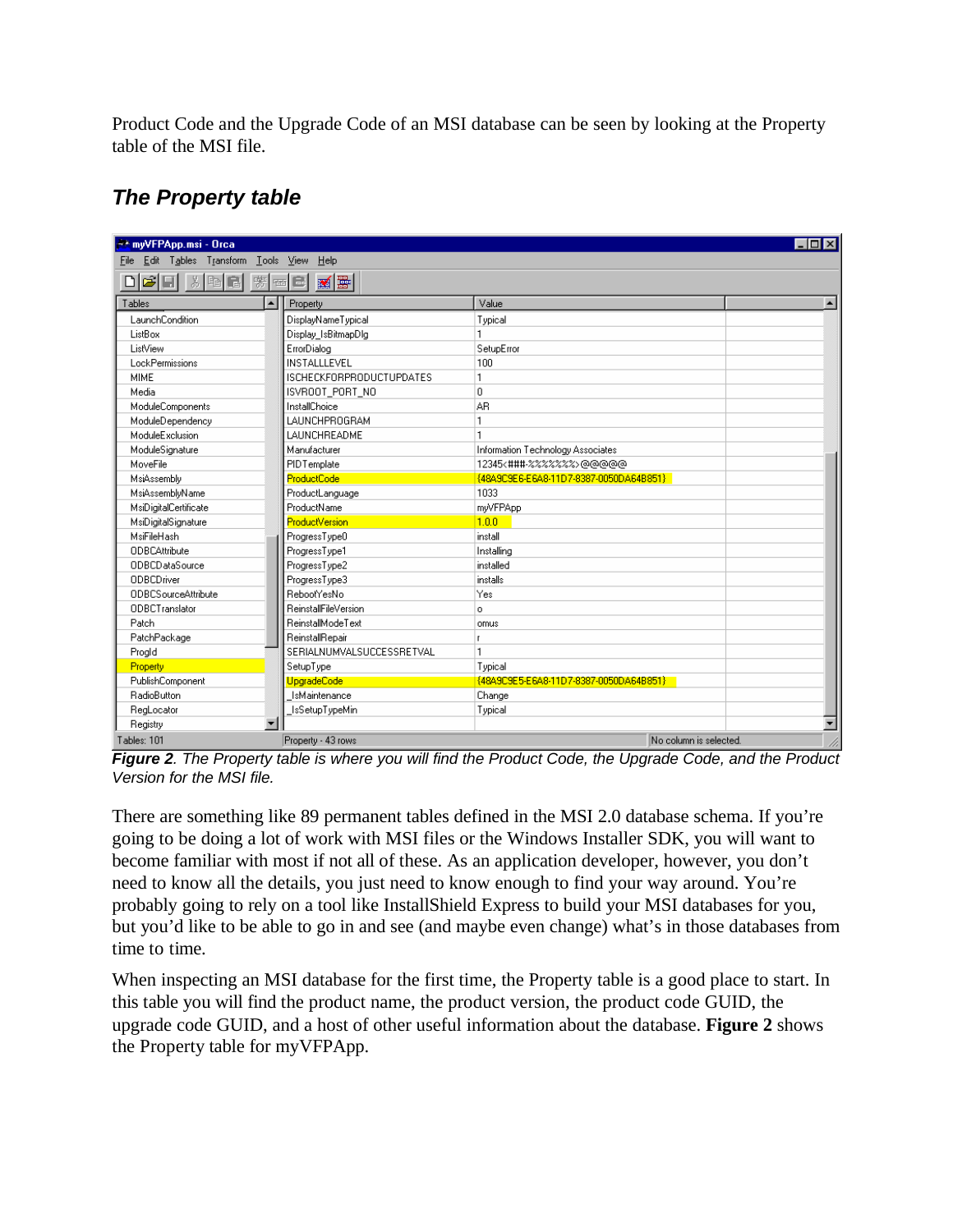#### *The Feature table*

| → myVFPApp.msi - Orca                                     |                  |                |                |                   |                |       |                   | $\overline{\phantom{a}}$ . In $\overline{\phantom{a}}$ |
|-----------------------------------------------------------|------------------|----------------|----------------|-------------------|----------------|-------|-------------------|--------------------------------------------------------|
| Edit Tables Transform Tools View Help<br><b>File</b>      |                  |                |                |                   |                |       |                   |                                                        |
|                                                           |                  |                |                |                   |                |       |                   |                                                        |
| Tables<br>ᅬ                                               | Feature          | Feature_Parent | Title          | Description       | Display        | Level | Directory         | Attributes                                             |
| Environment                                               | AlwaysInstall    |                | Always Install | Main program file | 0              | 1     | <b>INSTALLDIR</b> | 16                                                     |
| Error                                                     | <b>DataFiles</b> |                | Data Files     | Data files        | 4              | 1     | <b>INSTALLDIR</b> | 16                                                     |
| EventMapping                                              | HelpFile         |                | Help File      | Help file         | $\overline{c}$ | 101   | <b>INSTALLDIR</b> | 0                                                      |
| Extension                                                 |                  |                |                |                   |                |       |                   |                                                        |
| Feature                                                   |                  |                |                |                   |                |       |                   |                                                        |
| FeatureComponents                                         |                  |                |                |                   |                |       |                   |                                                        |
| File                                                      |                  |                |                |                   |                |       |                   |                                                        |
| FileSFPCatalog                                            |                  |                |                |                   |                |       |                   |                                                        |
| Font                                                      |                  |                |                |                   |                |       |                   |                                                        |
| <b>HHContent</b>                                          |                  |                |                |                   |                |       |                   |                                                        |
| <b>HHFilter</b>                                           |                  |                |                |                   |                |       |                   |                                                        |
| HHNameSpace                                               |                  |                |                |                   |                |       |                   |                                                        |
| HHNameSpaceToFile                                         |                  |                |                |                   |                |       |                   |                                                        |
| HHNameSpaceToFilter                                       |                  |                |                |                   |                |       |                   |                                                        |
| HelpFile                                                  |                  |                |                |                   |                |       |                   |                                                        |
| HelpFileToNamespace                                       |                  |                |                |                   |                |       |                   |                                                        |
| HelpFilter                                                |                  |                |                |                   |                |       |                   |                                                        |
| HelpFilterToNamespace                                     |                  |                |                |                   |                |       |                   |                                                        |
| HelpNamespace                                             |                  |                |                |                   |                |       |                   |                                                        |
| HelpPlugin                                                |                  |                |                |                   |                |       |                   |                                                        |
| <b>ISDFLInfo</b>                                          |                  |                |                |                   |                |       |                   |                                                        |
| <b>ISSelfReq</b>                                          |                  |                |                |                   |                |       |                   |                                                        |
| Icon                                                      |                  |                |                |                   |                |       |                   |                                                        |
| IniFile                                                   |                  |                |                |                   |                |       |                   |                                                        |
| IniLocator                                                |                  |                |                |                   |                |       |                   |                                                        |
| InstallExecuteSequence                                    |                  |                |                |                   |                |       |                   |                                                        |
| InstallUISequence                                         |                  |                |                |                   |                |       |                   |                                                        |
| IsolatedComponent                                         |                  |                |                |                   |                |       |                   |                                                        |
| $\blacksquare$<br>LaunchCondition                         |                  |                |                |                   |                |       |                   |                                                        |
| Feature - 3 rows<br>Tables: 101<br>No column is selected. |                  |                |                |                   |                |       |                   |                                                        |

*Figure 3. Products are organized into Features, which can be seen in the Features table of the MSI database.*

One of the key organizational concepts for products deployed with Windows Installer is that they need to be organized into features. A feature is the smallest unit of the product that the user can choose to install or not to install. In myVFPApp, the sample application for this session, there are three features: the main program and readme file, the data files, and the help file. Inside the MSI file, there is a Feature table that reflects this organization, as shown in **Figure 3**.

*Note: In InstallShield Express, there is always one feature named "AlwaysInstall" and it is not optional. InstallShield Express also makes this feature not visible on the Custom Setup dialog by setting the Display property value to zero.*

As we have already mentioned, an MSI database is a relational database, and as every VFP developer knows, relational databases employ primary keys and foreign keys to establish relationships between tables. The primary key field for a table in an MSI database is displayed as the left-most column in Orca. A foreign key field can be identified by the trailing underscore in its name. For example, in **Figure 3**, note the trailing underscore in the name of the next to last column, "Directory\_". This identifies the contents of this column as a foreign key into another table, specifically the Directory table in this case.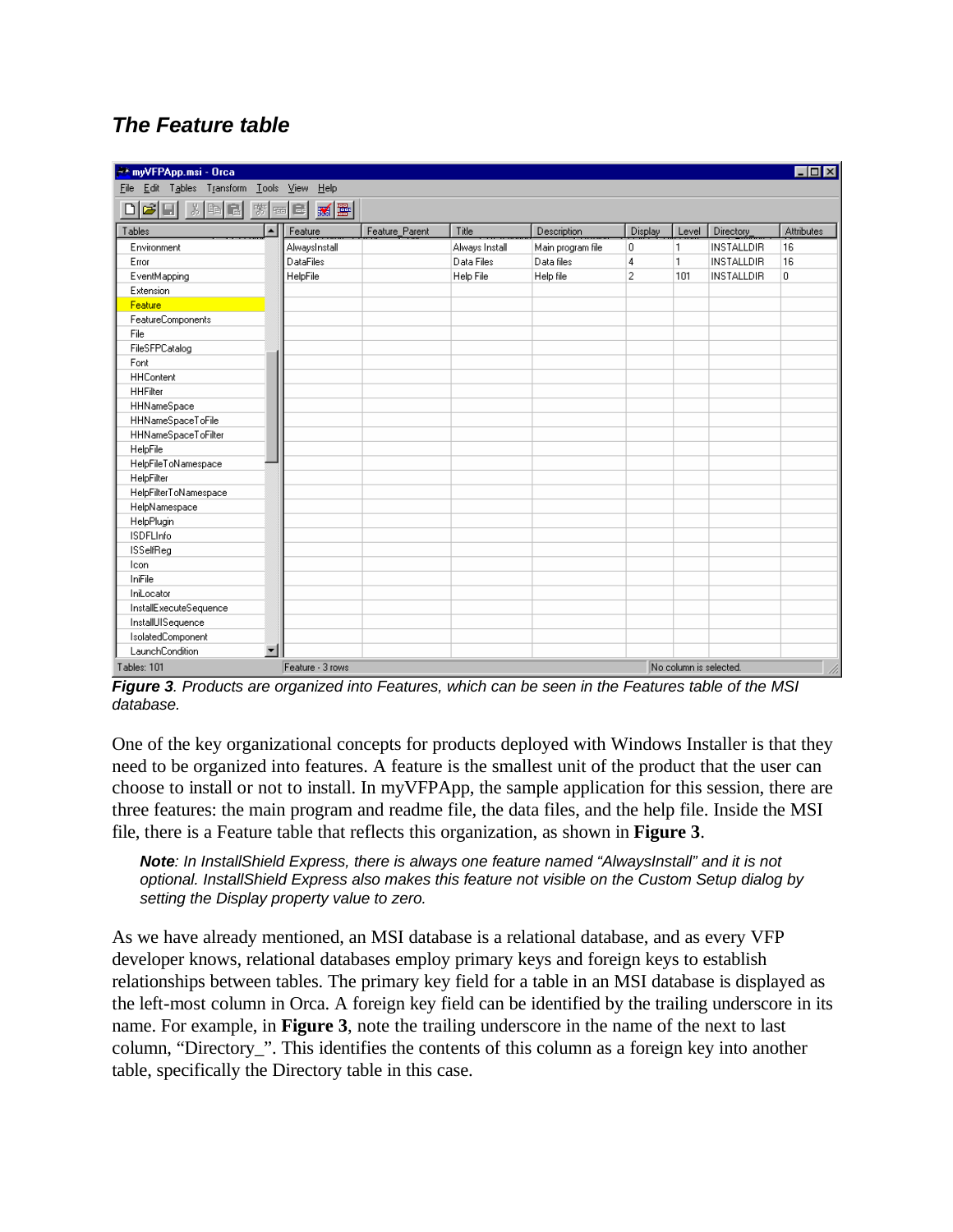#### *The Component table*

At a lower level of organization, and unseen by the end user, a product is organized into components. Components are the lowest level of logical container in the product, and can be though of as the organization of the product as seen by the developer rather than the end user.

Components are the building blocks for features: a feature consists of one or more components. If a feature is installed, all of its components are installed. If a feature is not installed, none of its components are installed, unless one of the components is also part of another feature that *is*  installed (a component can be associated with more than one feature).

In our sample MSI database, we can look at the Component table to see what components are used in our product. The Components table is shown in **Figure 4**.

| → myVFPApp.msi - Orca                                                |                                                                     |                                          |                                      |                   |           | $\Box$ ol $\times$  |  |  |
|----------------------------------------------------------------------|---------------------------------------------------------------------|------------------------------------------|--------------------------------------|-------------------|-----------|---------------------|--|--|
| Edit Tables Transform Tools<br>– <u>V</u> iew<br><b>Help</b><br>File |                                                                     |                                          |                                      |                   |           |                     |  |  |
| 来四日                                                                  |                                                                     |                                          |                                      |                   |           |                     |  |  |
| Tables                                                               | Component                                                           | ComponentId                              | Directory                            | <b>Attributes</b> | Condition | KeyPath             |  |  |
| ActionText                                                           | <b>AllOtherFiles</b>                                                | {48A9C9E7-E6A8-1                         | <b>INSTALLDIR</b>                    | $\overline{c}$    |           |                     |  |  |
| AdminExecuteSequence                                                 | AllOtherFiles1                                                      | {48A9C9EB-E6A8-1 INSTALLDIR              |                                      | $\overline{c}$    |           |                     |  |  |
| AdminUISequence                                                      | AllOtherFiles2                                                      | {48A9C9F1-E6A8-1                         | <b>INSTALLDIR</b>                    | $\overline{2}$    |           |                     |  |  |
| AdvtExecuteSequence                                                  | Global_Controls_COMCATDLL.3207                                      |                                          | {3207D1B1-80E5-1 System.3207D1B0_ 24 |                   |           | Global_Controls_C   |  |  |
| AdvtUISequence                                                       | Global Controls_MSCOMCT2OCX.32                                      |                                          | (3207D1B8-80E5-1 System.3207D1B6  24 |                   |           | Global Controls M   |  |  |
| Appld                                                                | Global System OLEAUT32.8C0C59                                       | {997FA962-E067-1                         | System.8COC59A0                      | 24                |           | Global System OL    |  |  |
| AppSearch                                                            | Global_System_OLEPR032.8C0C59                                       | {10048713-2C96-1                         | System.8C0C59A0                      | 24                |           | Global_System_OL    |  |  |
| <b>BBControl</b>                                                     | Global System STDOLE.8C0C59A0                                       |                                          | {474F61F1-7342-11 System.8C0C59A0    | 24                |           | Global System ST    |  |  |
| Billboard                                                            | ISX DEFAULTCOMPONENT                                                | {48A9C9ED-E6A8-                          | <b>INSTALLDIR</b>                    | $\overline{c}$    |           |                     |  |  |
| Binary                                                               | ISX DEFAULTCOMPONENT1                                               | {48A9C9F3-E6A8-1                         | <b>INSTALLDIR</b>                    | $\overline{c}$    |           |                     |  |  |
| BindImage                                                            | ISX DEFAULTCOMPONENT2                                               | {48A9C9F9-E6A8-1                         | DATABASEDIR                          | $\overline{c}$    |           |                     |  |  |
| <b>CCPSearch</b>                                                     | Myvfpapp.chm                                                        | {48A9C9E9-E6A8-1                         | <b>INSTALLDIR</b>                    | $\overline{c}$    |           | Myvfpapp.chm        |  |  |
| CheckBox                                                             | Myvfpapp.exe                                                        | {48A9C9EF-E6A8-1 INSTALLDIR              |                                      | $\overline{2}$    |           | Myvfpapp.exe        |  |  |
| Class                                                                | VFP_HTML_Help8_Support                                              | _X8   {AAC459BA-9F6C-4   VFP.3643236F_FC |                                      | 18                |           | FL_foxhhelp8_exe_   |  |  |
| <b>ComboBox</b>                                                      |                                                                     |                                          |                                      | 8                 |           | FL vfp7t dll        |  |  |
| CompLocator                                                          | VFP8_RUNTIME_RES_CORE _____                                         | {A1B1EBA4-83EA-                          | VFP.3643236F FC 0                    |                   |           | FL_VFP7RENU_D       |  |  |
| Complus                                                              | VFP8_Runtime_____X86.3643236F  {18D7A8A1-5F25-4  VFP.3643236F_FC  8 |                                          |                                      |                   |           | FL_vfp7r_dll_______ |  |  |
| Component                                                            | VFP GDIPlus DLL X86.3643                                            |                                          | {235D8B6E-2F97-1 VFP.3643236F FC 18  |                   |           | gdiplus_dll_2_      |  |  |
| Condition                                                            | vc CRT<br>X86.3643236F FC7                                          | {C988BC60-48EC-1                         | SystemFolder.3643 0                  |                   |           |                     |  |  |
| Control                                                              |                                                                     |                                          |                                      |                   |           |                     |  |  |
| ControlCondition                                                     |                                                                     |                                          |                                      |                   |           |                     |  |  |
| ControlE vent                                                        |                                                                     |                                          |                                      |                   |           |                     |  |  |
| CreateFolder                                                         |                                                                     |                                          |                                      |                   |           |                     |  |  |
| CustomAction                                                         |                                                                     |                                          |                                      |                   |           |                     |  |  |
| Dialog                                                               |                                                                     |                                          |                                      |                   |           |                     |  |  |
| Directory                                                            |                                                                     |                                          |                                      |                   |           |                     |  |  |
| DrLocator                                                            |                                                                     |                                          |                                      |                   |           |                     |  |  |
| DuplicateFile                                                        |                                                                     |                                          |                                      |                   |           |                     |  |  |
| ▾│<br>Environment                                                    |                                                                     |                                          |                                      |                   |           |                     |  |  |
| Tables: 101<br>Component - 19 rows<br>No column is selected.         |                                                                     |                                          |                                      |                   |           |                     |  |  |

*Figure 4. The Component table has one row for each component in the product.* 

As you can see, there are probably more components than you would have thought. This is due to the addition of the VFP 8.0 runtime support libraries, the VFP 8.0 HTML support library, and the MSCOMCT2.OCX ActiveX control and its dependencies, all of which are required to run our sample application. These components, by the way, were added by simply including their merge modules in our setup program (InstallShield Express 4.0 in this case) – we did not have to deal with each of them individually, which is one of the benefits of merge modules. In addition to these components, you can spot MYVFPAPP.EXE and MYVFPAPP.CHM in the Component table.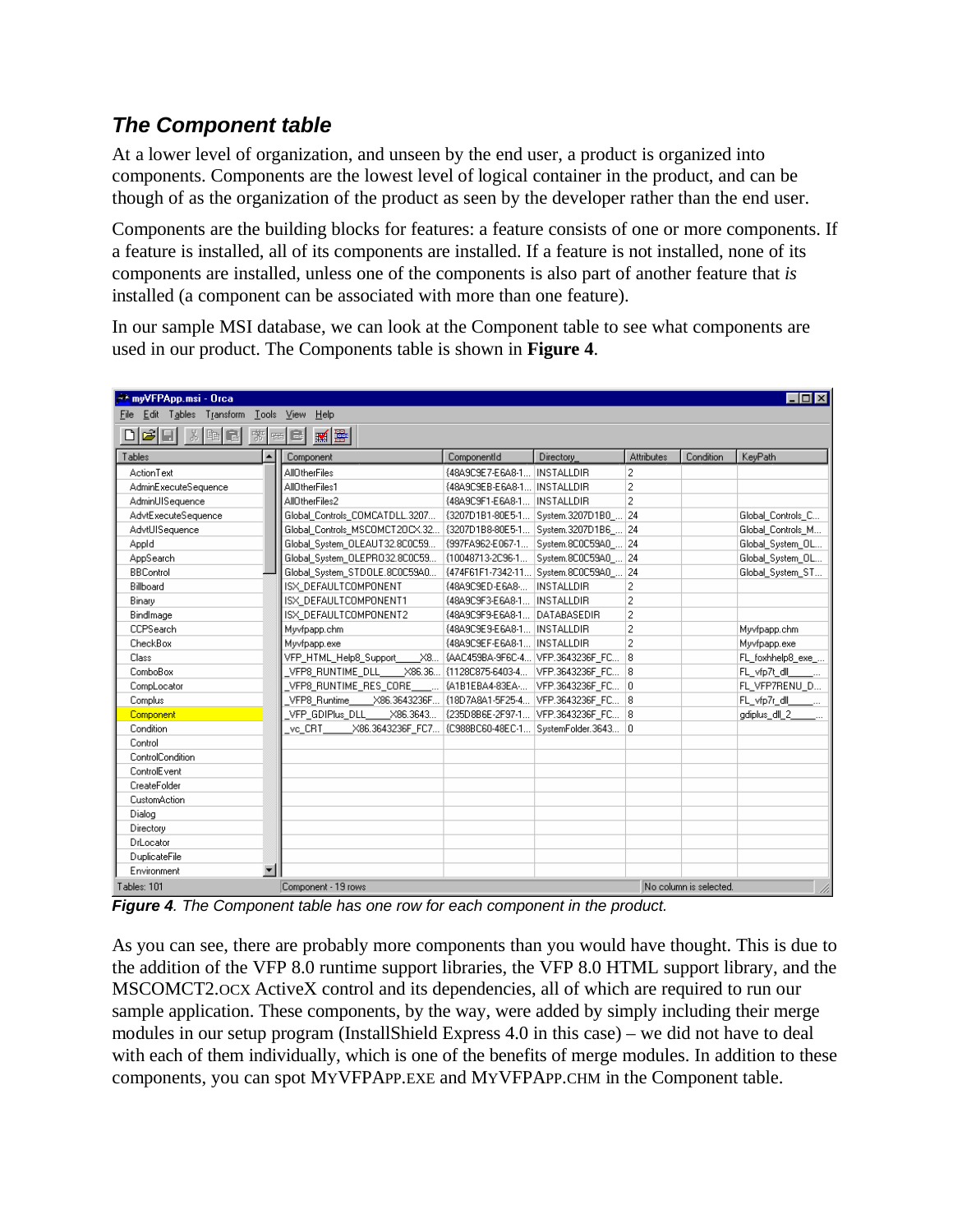#### *The File table*

The last table we will look at in detail here is the File table. As you would expect from its name, the File table contains one row for each file that is to be installed as part of this product. The File table for the sample application is shown in **Figure 5.** In this figure, the rows have been sorted alphabetically by name for easy reference; Orca enables you to sort the rows in a table by the contents of a column simply by clicking on the column header.

| ₹* myVFPApp.msi - Orca                                     |                                                              |                                       |                         |          |             |                        |            | $ \Box$ $\times$ |
|------------------------------------------------------------|--------------------------------------------------------------|---------------------------------------|-------------------------|----------|-------------|------------------------|------------|------------------|
| Edit Tables Transform Tools<br><b>View</b><br>Help<br>File |                                                              |                                       |                         |          |             |                        |            |                  |
| ■■■<br>êH<br>$ x $ to $ x $<br>亲国目                         |                                                              |                                       |                         |          |             |                        |            |                  |
| Tables<br>ᅬ                                                | File                                                         | Component                             | FileName                | FileSize | Version     | Language               | Attributes | Sequence         |
| Environment                                                | FL VFP7RENU DLL                                              | LVFP8_RUN VFP8RENU                    |                         | 1150976  | 8.0.0.2521  | 1033                   | 8192       | 10               |
| Error                                                      | FL_foxhhelp8_exe____X  VFP_HTML_  FOXHHE^1                   |                                       |                         | 57344    | 8.0.0.2518  | 1033                   | 8192       | 13               |
| EventMapping                                               | FL_foxhhelpps8_dll_________  VFP_HTML_  FOXHHE^1             |                                       |                         | 6656     | 8.0.0.2518  | 1033                   | 8192       | 14               |
| Extension                                                  | FL_msver70_dll_____X86  _ve_CRT___   msver70.dll m   303104  |                                       |                         |          | 7.0.9111.0  | 1033                   | 8192       | 15               |
| Feature                                                    | FL vfp7r dll X86.36   VFP8 Runti   vfp8r.dll vfp8r   4292608 |                                       |                         |          | 8.0.0.2521  | 1033                   | 8192       | 9                |
| FeatureComponents                                          | FL_vfp7t_dll X86.36  _VFP8_RUN                               |                                       | vfp8t.dll vfp8t 3768320 |          | 8.0.0.2521  | 1033                   | 8192       | 11               |
| <b>File</b>                                                | Global_Controls_COMCAT Global_Contr                          |                                       | comcat.dll              | 22288    | 4.71.1460.1 | 1033                   | 8192       | 3                |
| FileSFPCatalog                                             | Global Controls MSCOMC Global Contr                          |                                       | mscomct2.ocx            | 647872   | 6.0.88.4    | 1033                   | 8192       | 4                |
| Font                                                       | Global_System_OLEAUT3 Global_Syste                           |                                       | asvcfilt.dll            | 147728   | 2.40.4275.1 | 1033                   | 8192       | 7                |
| <b>HHContent</b>                                           | Global_System_OLEAUT3 Global_Syste                           |                                       | oleaut32.dll            | 598288   | 2.40.4275.1 | 1033                   | 8192       | 8                |
| <b>HHFilter</b>                                            | Global_System_OLEPRO3 Global_Syste                           |                                       | olepro32.dll            | 164112   | 5.0.4275.1  | 1033                   | 8192       | 5                |
| <b>HHNameSpace</b>                                         | Global System STDOLE  Global Syste                           |                                       | stdole2.tlb             | 17920    | 2.40.4275.1 | 1033                   | 8192       | 6                |
| HHNameSpaceToFile                                          | Myvfpapp.chm                                                 | Myvfpapp.chm Myvfpapp.chm             |                         | 12540    |             |                        | 8192       | 16               |
| HHNameSpaceToFilter                                        | Myvfpapp.exe                                                 | Myvfpapp.exe                          | Myvfpapp.exe            | 459958   | 1.0.0.0     | 1033                   | 8192       | $\overline{2}$   |
| HelpFile                                                   | Readme.txt                                                   | ISX DEFAUL Readme.txt                 |                         | 37       |             |                        | 8192       | 1                |
| HelpFileToNamespace                                        | gdiplus dll 2                                                | _X86.36  _VFP_GDIPlu  gdiplus.dll gdi |                         | 1700352  | 5.1.3097.0  | 1033                   | 8192       | 12               |
| HelpFilter                                                 | myData.DBF2                                                  | ISX DEFAUL myData.DBF                 |                         | 5106     |             |                        | 8192       | 17               |
| HelpFilterToNamespace                                      | mvData.FPT2                                                  | ISX_DEFAUL   mvData.FPT               |                         | 24448    |             |                        | 8192       | 18               |
| HelpNamespace                                              |                                                              |                                       |                         |          |             |                        |            |                  |
| HelpPlugin                                                 |                                                              |                                       |                         |          |             |                        |            |                  |
| <b>ISDFLInfo</b>                                           |                                                              |                                       |                         |          |             |                        |            |                  |
| <b>ISSelfReg</b>                                           |                                                              |                                       |                         |          |             |                        |            |                  |
| Icon                                                       |                                                              |                                       |                         |          |             |                        |            |                  |
| IniFile                                                    |                                                              |                                       |                         |          |             |                        |            |                  |
| IniLocator                                                 |                                                              |                                       |                         |          |             |                        |            |                  |
| InstallExecuteSequence                                     |                                                              |                                       |                         |          |             |                        |            |                  |
| InstallUISequence                                          |                                                              |                                       |                         |          |             |                        |            |                  |
| IsolatedComponent                                          |                                                              |                                       |                         |          |             |                        |            |                  |
| LaunchCondition<br>▾                                       |                                                              |                                       |                         |          |             |                        |            |                  |
| Tables: 101                                                | File - 18 rows                                               |                                       |                         |          |             | No column is selected. |            |                  |

*Figure 5. The File table has one row for each file that is to be installed.*

The primary key for the File table is the File column, whose value is usually related to but not necessarily the same as the actual file name. Note that the second column, "Component", is a foreign key into the Component table. This establishes the relationship between each component and the file(s) that it installs.

Other tables of interest, although not illustrated here, include the FeatureComponents table, whose entries establish the relationship between the product's features and the components that are associated with each of those features, and the Upgrade table, which contains information required to deploy a major upgrade.

*Note: The version of InstallShield Express that shipped with VFP 7.0 lacked the ability to populate the Upgrade table, which was one of the major limiting factors to its effectiveness as a real deployment tool. Fortunately, the version of InstallShield Express that ships with VFP 8.0 does not have this limitation.*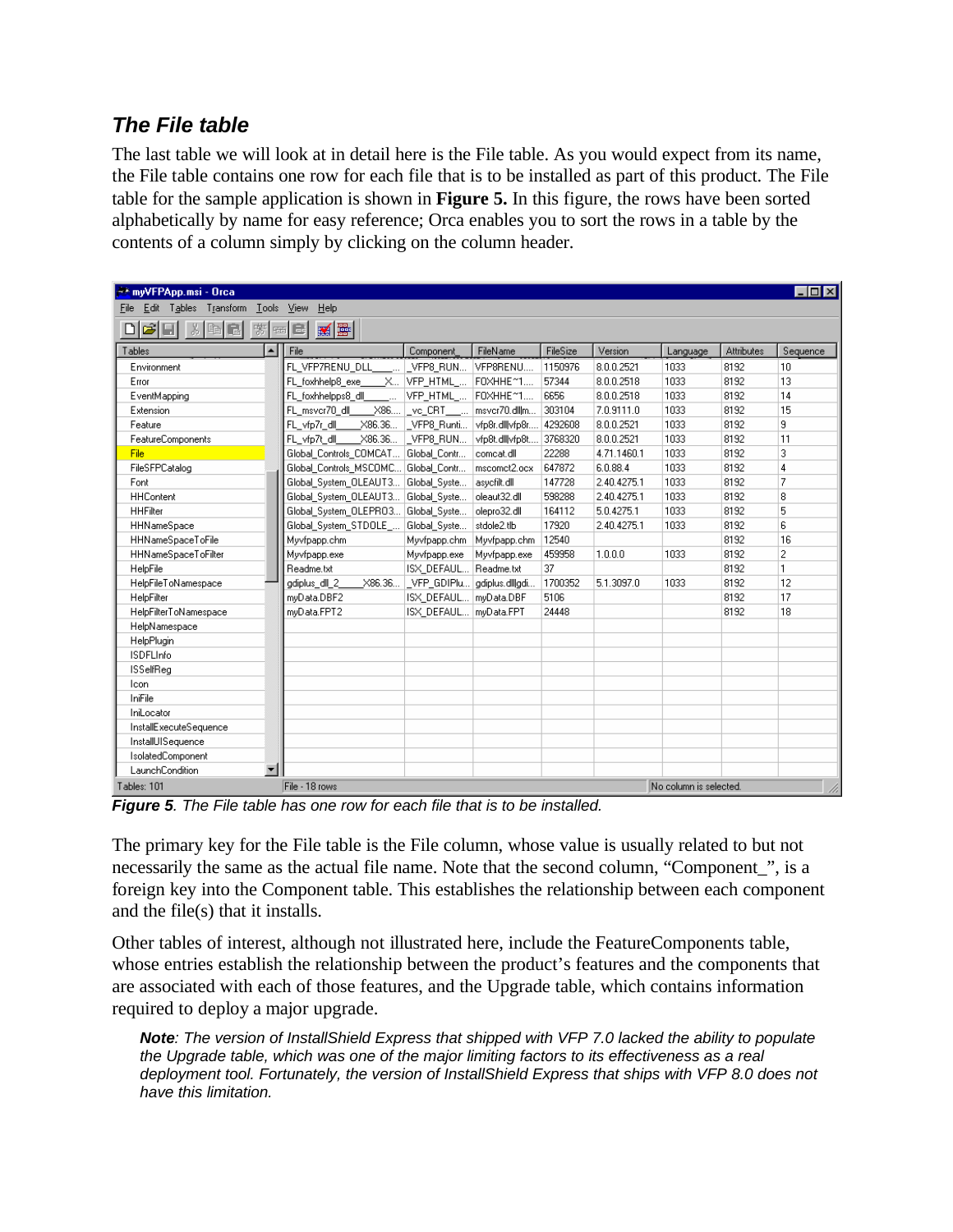Now that you know how to open an MSI database file in Orca and how to find your way around the tables you'll find inside, you are equipped to go exploring on your own. The MSI database file for this session's sample application is included in the session downloads as MYVFPAPP.MSI. Note that this is only the MSI database file, not a full install package; the full install package runs about 10.6MB as a single-image setup executable and is not included in the downloads because of its size.

We should add a couple of caveats before you open up other MSI or MSM (merge module) files with Orca.

- Remember that Orca is an editor as well as a viewer, and changes you make to a file, whether accidentally or on purpose, may have unintended consequences.
- Orca will change the Modified date of a file even if you don't make any changes to it. This is usually harmless, but can have an effect on future updates due to the Windows Installer versioning rules for determining when to replace an existing file during an update. For example if you open the VFP 8 runtime files merge module in Orca, its Modified date will be changed and a future release of VFP 8 may not install an updated merge module like its supposed to.

In short, be sure you have a good backup before you go exploring in other people's MSI or MSM files.

# **Designing applications with deployment in mind**

You have seen from the discussion above that the concept of features and components is central to the organization of an MSI database, and hence to the entire Windows Installer deployment scenario. Therefore it only makes sense for you to think about your product (your VFP application) in terms of features and components from the very beginning of the design phase.

#### *Features*

In most cases, the delineation between features in your product will be fairly self-evident. For example, in the sample product myVFPApp, one feature is used for the main program, a second feature is used for the data files, and a third and optional feature is used for the help file. In general, the more features you use, the more control you will have later on when it comes time to design and deploy updates to your product. Naturally, there is a correlation between the number of features you decide to use and the complexity of the dialog the user will have to contend with when performing a custom setup. With a little forethought, a good balance can be reached early in the design phase.

Because VFP applications always involve database files in one form on another, data files are an obvious candidate for their own feature(s). This can be an important decision when it comes time to deploy an update, because updates can be structured to reinstall only certain features if desired. There are other ways to be sure that an update doesn't overwrite a user's live data files—always an important consideration for an update!—but putting the data into its own feature(s) in the setup is generally a good idea for this and other reasons.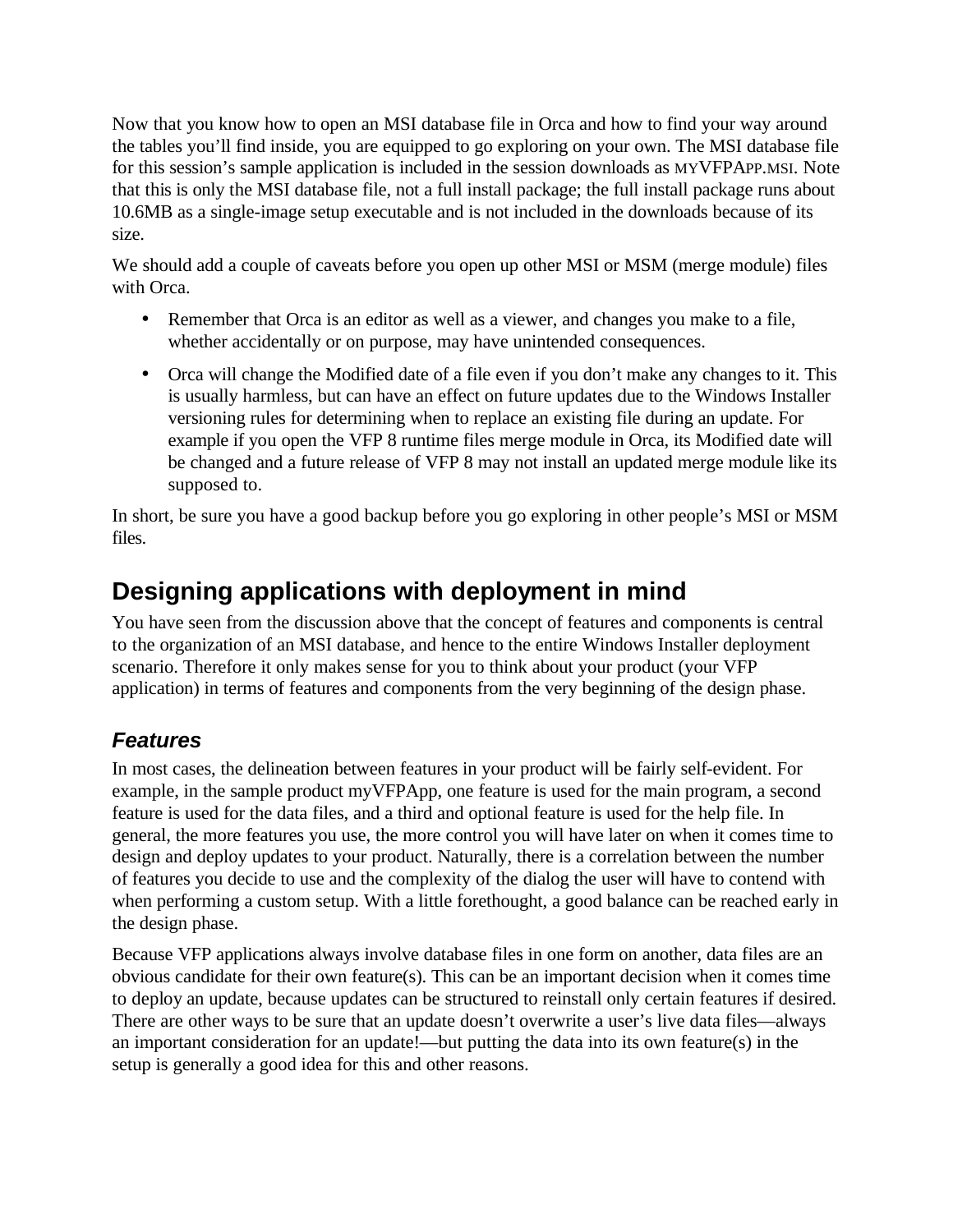#### *Components*

One thing to be aware of when determining how to structure your application in terms of components is that each component has a *keypath* resource, typically a file, that Windows Installer uses to determine if the component is installed or not. (The KeyPath property can be seen as the rightmost column in **Figure 4**, the Component table.) Identifying the most important files in your product and thinking about what else belongs together with them is one way to approach the decision about how to organize your product into components. Other component decisions, such as those for the VFP 8.0 runtime support libraries, will be made for you via their merge modules.

Keep in mind that a given component may be associated with more than one feature within a product. If two features are selected for installation and both features install the same component, Windows Installer will install the component only once.

## **Upgrades, updates, and patches**

Probably nothing else about Windows Installer has caused more frustration among developers than trying to deploy a simple update to an existing product. Windows Installer is a powerful product. That power brings with it a certain amount of complexity, and this complexity certainly manifests itself when it comes to deploying updates. Fortunately, a little understanding goes a long way toward relieving the frustration that many first-time Windows Installer developers feel about this topic.

First, a little terminology needs to be introduced. In Windows Installer, you will hear talk of "upgrades", "updates", and "patches". Each of these has a specific meaning, which we will explore in a minute. In general terms, however, each of them refers to the process of updating an existing product—that is, a product that is already installed on the computer—with a newer version of that same product. For the sake of convenience we'll use the term "update" when talking about the update process in general, and will differentiate between the three terms only when it's important to understand their differences.

#### *Small updates, minor upgrades, and major upgrades*

Windows Installer provides for three kinds of updates: a "small update", a "minor upgrade", and a "major upgrade". (Note that we haven't used the word "patch" yet – we'll get back to that one in a bit). Keeping in mind that an MSI database is identified by its product version and by the value of the three GUIDs we mentioned earlier, the difference between these three types of updates can be understood in terms of which of these values gets changed between the original version and the updated version. The following table summarizes these differences.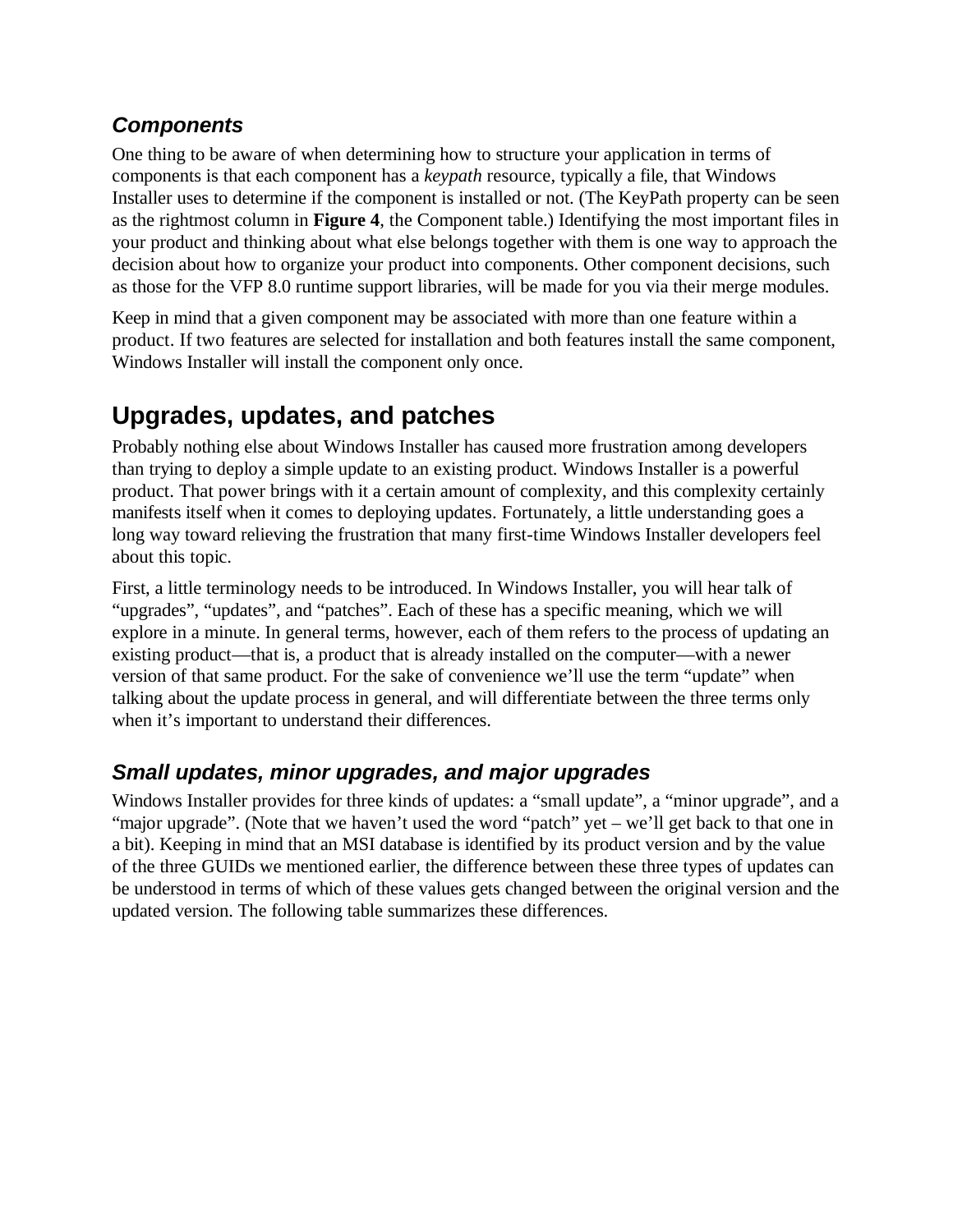*Table 1. Small updates, minor upgrades, and major upgrades*

| Type of<br><b>Install</b> | Package<br>Code | <b>Product</b><br>Version | <b>Product</b><br>Code | <b>Upgrade</b><br>Code |
|---------------------------|-----------------|---------------------------|------------------------|------------------------|
| Small update              | change          | don't change              | don't change           | don't change           |
| Minor upgrade             | change          | change                    | don't change           | don't change           |
| Major upgrade             | change          | change                    | change                 | don't change           |

As you can see from **Table 1**, the package code, which identifies a specific MSI setup package, always changes. Again, remember that the Package Code must be unique for each MSI database that is released for installation of a product, so naturally it changes with *any* type of update.

Small updates and minor upgrades are used for updates that are not significant enough to warrant changing the Product Code. A small update changes the Package Code but does not change any of the other three properties. A minor upgrade changes both the Package Code and also the Product Version.

*Note that the Product Version we are talking about here is a property of the MSI database; it is NOT the same thing as the "version number" you are accustomed to assigning to your VFP EXE file at build time. The version number assigned to your EXE file is also important, but its value is unrelated to the Product Version as far as Windows Installer is concerned.*

The difference between a small update and a minor upgrade is that after installation of a small update Windows Installer cannot differentiate between the original version and the new version, because the Product Version did not change, whereas after installation of a minor upgrade Windows Installer can tell the difference. This has implications for future updates, and for this reason minor upgrades are generally preferable to small updates.

A major upgrade is used when deploying a major change to the product. A rule of thumb would be that you would use a major upgrade whenever you would change the first digit of the Product Version – for example, when releasing myVFPApp version 2.0 to replace myVFPApp version 1.0. In a major upgrade, both the Product Version and the Product Code are changed. Note that the upgrade code never changes: myVFPApp version 2.0 (and version 3.0, 4.0, etc.) will all have the same upgrade code as myVFPApp version 1.0.

Small updates and minor upgrades are handed by Windows Installer as a reinstallation of the older version of the product, while major upgrades are generally handled as the removal of the older product (if present) followed by a fresh installation of the newer product.

Because of this, the way you have to deploy a small update or a minor upgrade is a bit different than how you deploy a major upgrade. In all three cases, if there is no older version of the product on the target computer, the setup package should function as a fresh install. But if an older version of the product is present, then in the case of a small update or a minor upgrade Windows Installer must be told to reinstall the product using the new setup package.

Telling Windows Installer to reinstall the product using the new setup package requires that the values of the REINSTALLMODE and REINSTALL properties be set appropriately. Specifically, REINSTALLMODE should be set to 'vomus'. (The order of these characters is unimportant, and you may often see 'vomus' written as 'voums'.) **Table 2** gives the meaning of these values. The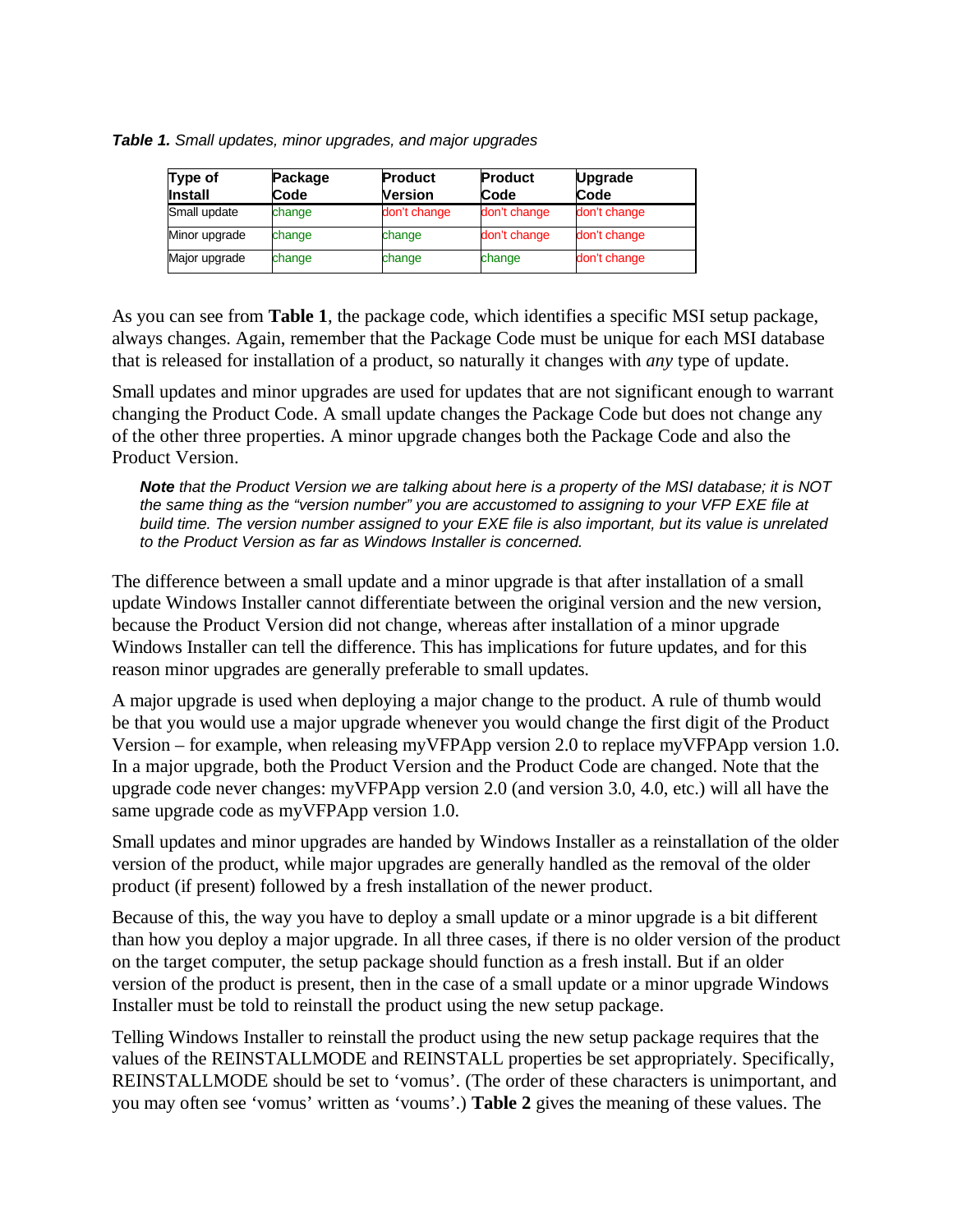REINSTALL property is typically set to 'ALL', meaning reinstall all of the features that were previously installed.

| Value | <b>Description</b>                                                                      |
|-------|-----------------------------------------------------------------------------------------|
| a     | Reinstall all files (force reinstall – USE WITH CAUTION)                                |
| c     | Reinstall a file if the file is missing or its checksum is invalid                      |
| d     | Reinstall a file if the file is missing or if a different version is installed          |
| e     | Reinstall a file if the file is missing or if the same or an older version is installed |
| m     | Rewrite all machine-specific registry entries                                           |
| o     | Reinstall a file if the file is missing or if an older version is installed             |
| p     | Reinstall a file only if the file is missing                                            |
| S     | <b>Reinstall shortcuts</b>                                                              |
| u     | Rewrite all user-specific registry entries                                              |
| v     | Reinstall from the specified source (MSI file) and re-write the local cached package    |

*Table 2: Values of the REINSTALLMODE property.* 

As you can see, the values 'o' and 's' tell Windows Installer to overwrite older or missing files and to reinstall shortcuts. The values 'm' and 'u' tell Windows Installer to rewrite the machinespecific and user-specific registry entries.

The value 'v' is probably the most important here, because it tells Windows Installer to install from the new MSI file and to rewrite the cached copy of the file on the user's computer. The reason that this is important is because without it Windows Installer will identify the Product Code and Upgrade Code of your update as matching those of the MSI file it has already cached from the original installation. However, because the Package Code in the new MSI file is different than the Package Code in the cached file, you will encounter an error stating that "Another version of this product is already installed". This error message is probably one of the ones most frequently encountered when first working with MSI updates.

Using the 'v' parameter circumvents this problem. If you're using a setup tool that can create a setup launcher (SETUP.EXE) that can set these properties for you, then you don't have to worry about setting them explicitly at installation time. But if your setup tool doesn't have the capability to create such a setup launcher, then you will need to set these properties another way. There are several ways to do this: the values for these properties can be passed to the MSI executable (MSIEXEC.EXE) either via the command line or via a SETUP.INI file. Regardless of how you go about it, though, the 'v' setting has to be set at installation time rather than being stored in the MSI database.

To force a reinstall from the new MSI file using the MSIEXEC.EXE command line interface, use the following syntax:

**msiexec /i myVFPApp.msi REINSTALLMODE=vomus REINSTALL=ALL**

Setup packages (i.e., SETUP.EXE) created with InstallShield Express have their own command line interface. You can pass MSI command line parameters to MSIEXEC.EXE through SETUP.EXE by using the "/v" option. To force a reinstall from the new MSI file using SETUP.EXE, use the following syntax: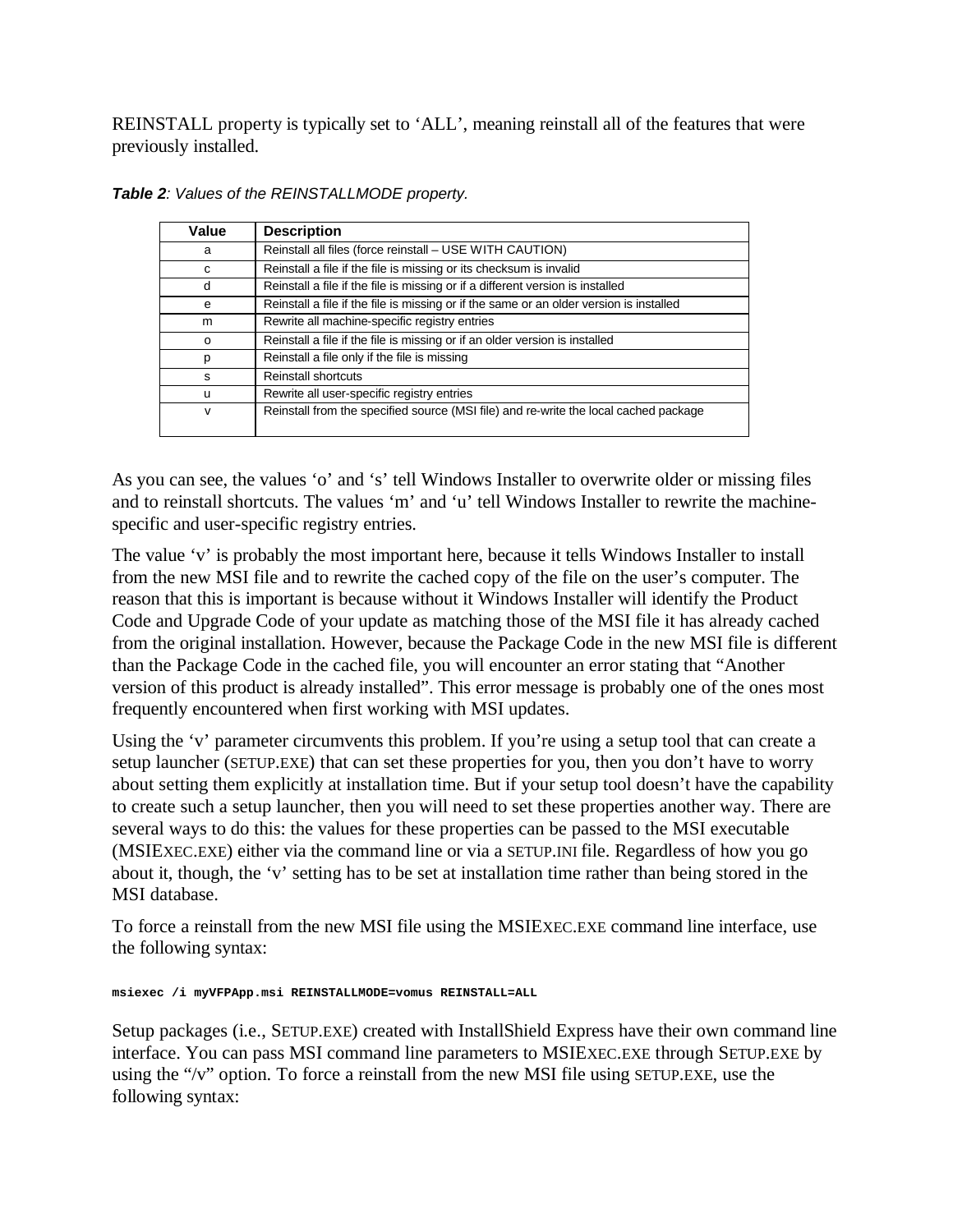**setup.exe /v"REINSTALLMODE=vomus REINSTALL=ALL"**

To force a reinstall from the new MSI file via the SETUP.INI file, add these values to the CmdLine entry in the [Startup] section of the INI file, like this:

**[Startup] CmdLine=REINSTALLMODE=vomus REINSTALL=ALL**

The CD\_ROM type of build in InstallShield Express will create the MSI database, the Setup.ini file, and the Setup.exe launcher as separate files, along with the actual files to be installed. It is therefore a good type of build to use in situations where you are deploying a small update or a minor upgrade and must set the value of REINSTALLMODE using one of the methods described above.

#### *Major Upgrades*

Unlike small updates and minor upgrades, major updates are handled not as a reinstallation of an existing product but rather as the uninstallation of the existing product followed by the fresh installation of the updated product. Major upgrades therefore do not require using the REINSTALLMODE and REINSTALL property values as discussed above. Instead, a major upgrade works by populating the Upgrade table in the MSI database with one or more rows that specify the Upgrade Code GUID, minimum version, and maximum version of the older product to be uninstalled.

**Figure 6** shows the Upgrade table from the setup package for version 2.0.0 of myVFPApp, which is constructed as a major upgrade. Notice that the Upgrade Code GUID specified in the Upgrade table is the same as the Upgrade Code GUID for versions 1.0.0, 1.0.1, and 1.1.0 of myVFPApp. Also notice that the VersionMin and VersionMax columns identify version 1.0.0 and version 1.1.0 as the minimum version and maximum version, respectively, of myVFPApp that are to be uninstalled and replaced by version 2.0.0.

#### **Data files**

Data files need special consideration during any kind of any update. Windows Installer uses versioning rules to determine when to overwrite an existing file of the same name. For unversioned file such as Visual FoxPro database containers, tables, indexes, and memo files, Windows Installer looks to the file's Creation date and its Modified date; if these are different, Windows Installer assumes that the file has been updated by the user and does not overwrite it. This by itself affords some measure of protection against a product update overwriting a data file that has been updated by the user since the initial installation. You can go a step further and mark data files (or any file, for that matter) as 'Never Overwrite' – this can be done via the file's property sheet in InstallShield Express, for example.

The versioning rules and even the Never Overwrite setting, however, do not protect against a data file being uninstalled along with the rest of a product during installation of a major upgrade. To prevent loss of data during a major upgrade, you should take the additional precaution of marking your data files as 'Permanent' in the initial installation, meaning that they should never be uninstalled. In InstallShield Express, this can also be done via the file's property sheet.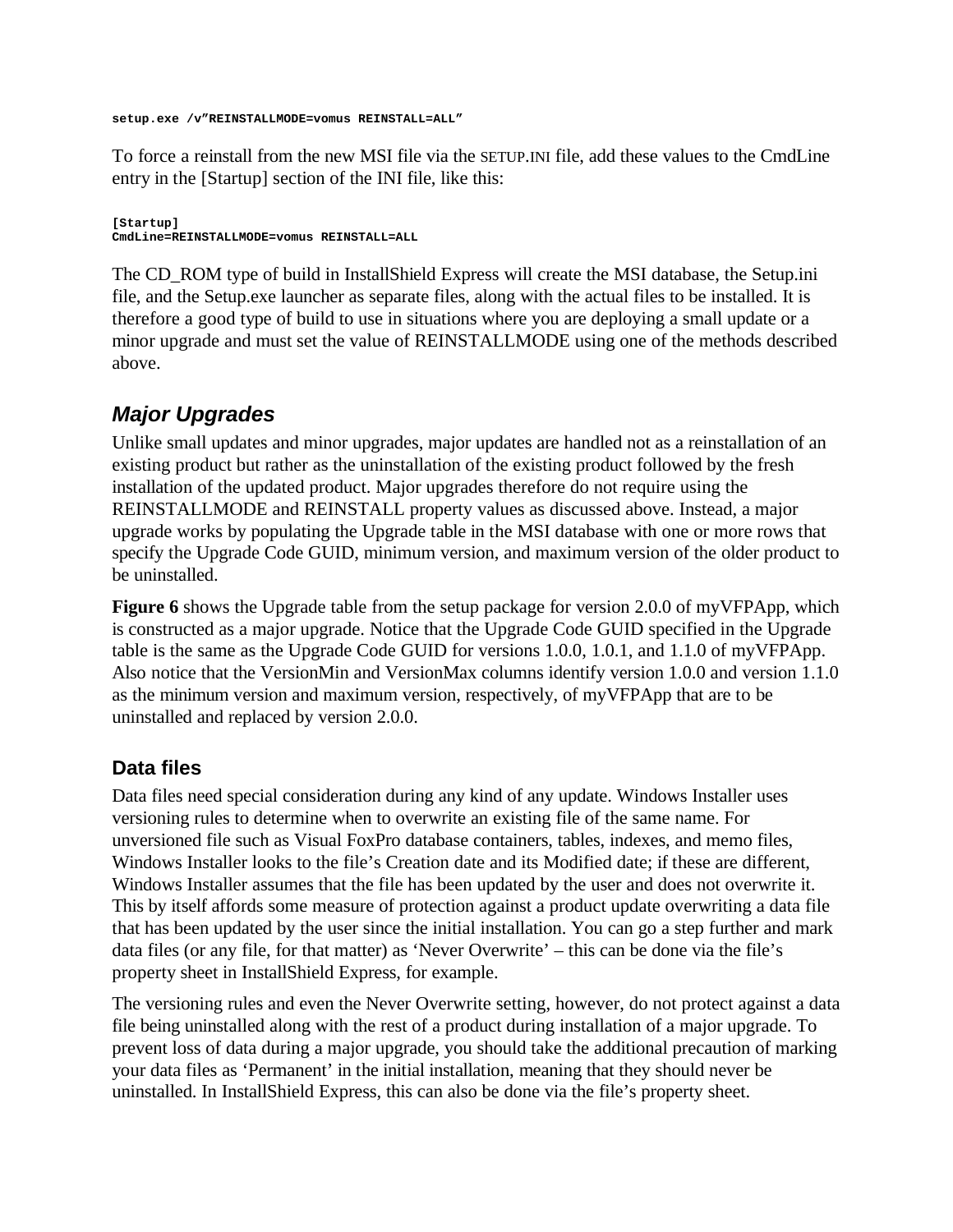| myVFPApp.msi - Orca                           |                  |                                        |            |                        |          | $L = 1$    |                       |
|-----------------------------------------------|------------------|----------------------------------------|------------|------------------------|----------|------------|-----------------------|
| Edit Tables Transform Tools View Help<br>File |                  |                                        |            |                        |          |            |                       |
|                                               |                  |                                        |            |                        |          |            |                       |
| Tables                                        | $\blacktriangle$ | UpgradeCode                            | VersionMin | VersionMax             | Language | Attributes | Rer                   |
| PatchPackage                                  |                  | {48A9C9E5-E6A8-11D7-8387-0050DA64B851} | 1.0.0      | 1.1.0                  |          | 768        |                       |
| ProgId                                        |                  |                                        |            |                        |          |            |                       |
| Property                                      |                  |                                        |            |                        |          |            |                       |
| PublishComponent                              |                  |                                        |            |                        |          |            |                       |
| RadioButton                                   |                  |                                        |            |                        |          |            |                       |
| RegLocator                                    |                  |                                        |            |                        |          |            |                       |
| Registry                                      |                  |                                        |            |                        |          |            |                       |
| RemoveFile                                    |                  |                                        |            |                        |          |            |                       |
| RemoveIniFile                                 |                  |                                        |            |                        |          |            |                       |
| RemoveRegistry                                |                  |                                        |            |                        |          |            |                       |
| <b>ReserveCost</b>                            |                  |                                        |            |                        |          |            |                       |
| SFPCatalog                                    |                  |                                        |            |                        |          |            |                       |
| SelfReg                                       |                  |                                        |            |                        |          |            |                       |
| ServiceControl                                |                  |                                        |            |                        |          |            |                       |
| ServiceInstall                                |                  |                                        |            |                        |          |            |                       |
| Shortcut                                      |                  |                                        |            |                        |          |            |                       |
| Signature                                     |                  |                                        |            |                        |          |            |                       |
| TextStyle                                     |                  |                                        |            |                        |          |            |                       |
| TypeLib                                       |                  |                                        |            |                        |          |            |                       |
| UIText                                        |                  |                                        |            |                        |          |            |                       |
| Upgrade                                       |                  |                                        |            |                        |          |            |                       |
| Verb                                          |                  |                                        |            |                        |          |            |                       |
| _Validation                                   |                  |                                        |            |                        |          |            |                       |
|                                               |                  | $\blacktriangleleft$                   |            |                        |          |            | $\blacktriangleright$ |
| Tables: 101                                   |                  | Upgrade - 1 row                        |            | No column is selected. |          |            | h                     |

*Figure 6.The Upgrade table identifies the older version(s) of the product that are to be replaced.*

#### *Patches*

In Windows Installer, a patch is just another way of deploying an update, not a different type of update itself. In other words, a patch is simply another way of packaging one of the three types of updates you already know about.

A patch package represents the difference between two other installation packages. In order to create a patch package, you must start with two complete installation packages, one for the older version and one for the newer version of the product. One thing to keep in mind when planning to create a patch is that both of the source packages must have the same format: for example, both must be contain either compressed or uncompressed source files.

The actual creation of the patch package, which is a file with an MSP file name extension, can be accomplished using your setup development tool, if that tool is capable of creating patches, or by using tools provided in the Windows Installer SDK. The patch creation process involves looking at the installation package for the newer version of the product, comparing it to the installation package for the older version of the product, and then producing a file that defines the differences.

The primary benefit of deploying as update using a patch package is that a patch package will usually be much smaller than the full installation package. A patch package by itself, however,